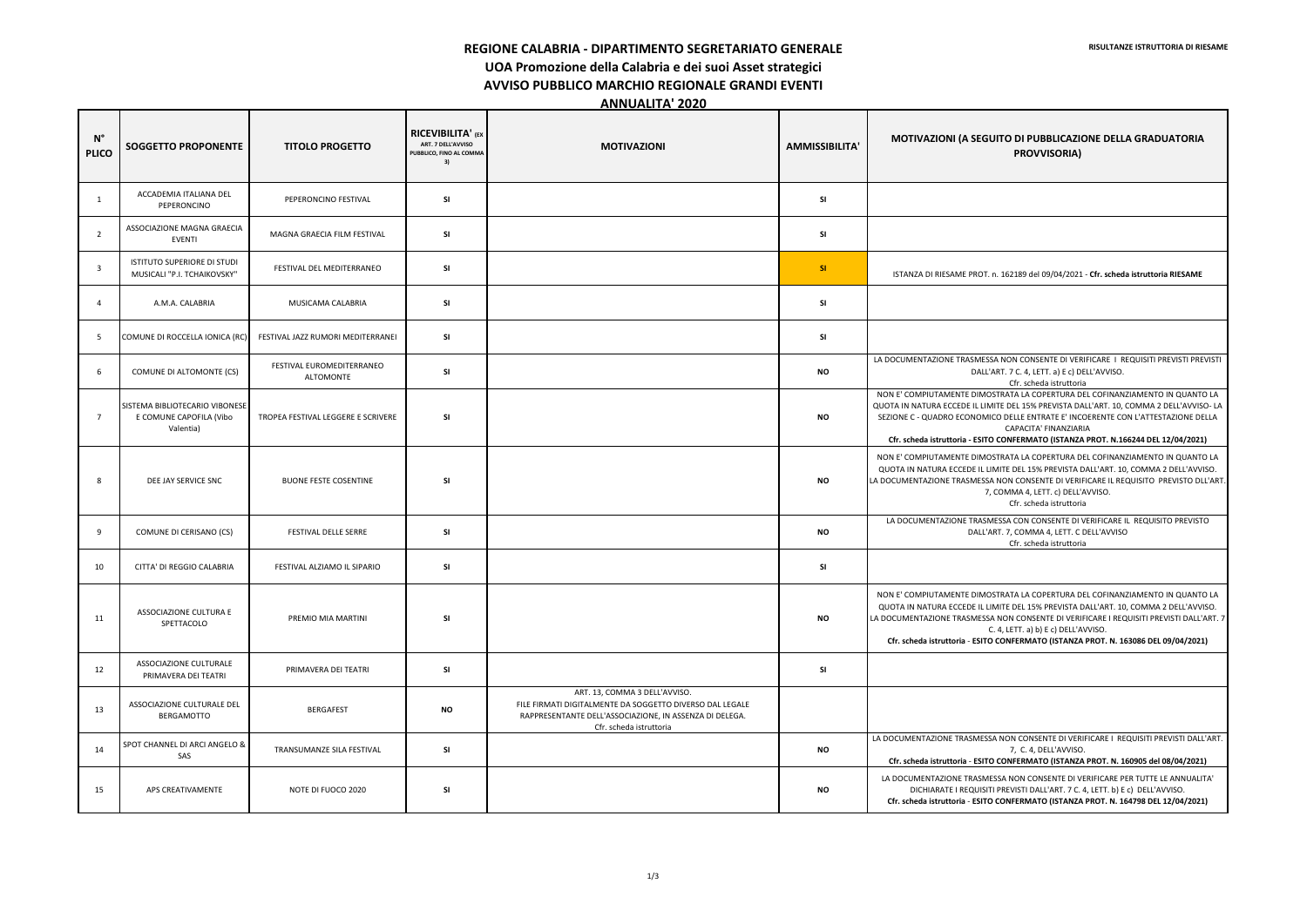**REGIONE CALABRIA - DIPARTIMENTO SEGRETARIATO GENERALE** 

**UOA Promozione della Calabria e dei suoi Asset strategici** 

**AVVISO PUBBLICO MARCHIO REGIONALE GRANDI EVENTI** 

**ANNUALITA' 2020** 

## **GUITO DI PUBBLICAZIONE DELLA GRADUATORIA PROVVISORIA)**

MESSA NON CONSENTE DI VERIFICARE PER TUTTE LE ANNUALITA' ITI PREVISTI DALL'ART. 7 C. 4, LETT. a) b) E c) DELL'AVVISO. I PRESENTANO ERRORI DI COMPILAZIONE E SONO INCOERENTI CON QUANTO PREVISTO NEL FORMULARIO. Cfr. scheda istruttoria

MESSA NON CONSENTE DI VERIFICARE PER TUTTE LE ANNUALITA' SITI PREVISTI DALL'ART. 7 C. 4, LETT. b) E c) DELL'AVVISO. Cfr. scheda istruttoria

17 GAL AREA GRECANICA PALEARIZA- FESTIVAL **SI SI VERBALE DI ACCESSO AGLI ATTI DEL 16/04/2021**

MESSA NON CONSENTE DI VERIFICARE PER TUTTE LE ANNUALITA' ITI PREVISTI DALL'ART. 7 C. 4, LETT. a) b) E c) DELL'AVVISO. NOSTRATA LA COPERTURA DEL COFINANZIAMENTO IN QUANTO LA LIMITE DEL 15% PREVISTA DALL'ART. 10, COMMA 2 DELL'AVVISO. **Cfr. scheda istruttoria - ESITO CONFERMATO (ISTANZA PROT. N. 164544 DEL 12/04/2021)**

MESSA NON CONSENTE DI VERIFICARE PER TUTTE LE ANNUALITA' ITI PREVISTI DALL'ART. 7 C. 4, LETT. a) b) E c) DELL'AVVISO. MOSTRATA LA COPERTURA DEL COFINANZIAMENTO IN QUANTO LA L LIMITE DEL 15% PREVISTA DALL'ART. 10, COMMA 2 DELL'AVVISO. Cfr. scheda istruttoria

| $\mathsf{N}^\circ$<br><b>PLICO</b> | <b>SOGGETTO PROPONENTE</b>                         | <b>TITOLO PROGETTO</b>       | <b>RICEVIBILITA' (EX</b><br>ART. 7 DELL'AVVISO<br>PUBBLICO, FINO AL COMMA<br>3) | <b>MOTIVAZIONI</b>                                                                                                                                                                                                                                                                                                                                   | <b>AMMISSIBILITA'</b> | <b>MOTIVAZIONI (A SEC</b>                                                                                                                   |
|------------------------------------|----------------------------------------------------|------------------------------|---------------------------------------------------------------------------------|------------------------------------------------------------------------------------------------------------------------------------------------------------------------------------------------------------------------------------------------------------------------------------------------------------------------------------------------------|-----------------------|---------------------------------------------------------------------------------------------------------------------------------------------|
| 16                                 | ASSOCIAZIONE CULTURALE<br>TRAIECTORIAE             | RAPSODIE AGRESTI             | <b>SI</b>                                                                       |                                                                                                                                                                                                                                                                                                                                                      | <b>NO</b>             | LA DOCUMENTAZIONE TRASN<br>DICHIARATE I REQUISIT<br>I DOCUMENTI E GLI ELABORATI<br>Q                                                        |
| 17                                 | <b>GAL AREA GRECANICA</b>                          | PALEARIZA- FESTIVAL          | SI                                                                              |                                                                                                                                                                                                                                                                                                                                                      | SI                    | <b>VERBA</b>                                                                                                                                |
| 18                                 | ASSOCIAZIONE DONNE IN ARTE                         | FESTIVAL D'AUTUNNO           | <b>SI</b>                                                                       |                                                                                                                                                                                                                                                                                                                                                      | SI                    |                                                                                                                                             |
| 19                                 | <b>COMUNE DI GERACE</b>                            | IL BORGO INCANTATO           | <b>SI</b>                                                                       |                                                                                                                                                                                                                                                                                                                                                      | <b>NO</b>             | LA DOCUMENTAZIONE TRASN<br>DICHIARATE I REQUISI                                                                                             |
| 20                                 | ASSOCIAZIONE CULTURALE<br>ACCADEMIA DEI CACCURIANI | PREMIO LETTERARIO CACCURI    | SI                                                                              |                                                                                                                                                                                                                                                                                                                                                      | SI                    |                                                                                                                                             |
| 21                                 | ASSOCIAZIONE NUOVI ORIZZONTI                       | I TESORI DEL MEDITERRANEO    | <b>SI</b>                                                                       |                                                                                                                                                                                                                                                                                                                                                      | <b>NO</b>             | LA DOCUMENTAZIONE TRASN<br>DICHIARATE I REQUISIT<br>NON E' COMPIUTAMENTE DIM<br>QUOTA IN NATURA ECCEDE IL<br>Cfr. scheda istruttoria - ESIT |
| 22                                 | ASSOCIAZIONE CULTURALE<br>PICANTO                  | PEPERONCINO JAZZ FESTIVAL    | <b>SI</b>                                                                       |                                                                                                                                                                                                                                                                                                                                                      | SI                    |                                                                                                                                             |
| 23                                 | COMUNE DI CAULONIA                                 | KAULONIA TARANTELLA FESTIVAL | <b>SI</b>                                                                       |                                                                                                                                                                                                                                                                                                                                                      | SI                    |                                                                                                                                             |
| 24                                 | ASSOCIAZIONE ARTISTICO<br><b>CULTURALE EVENTI</b>  | REGGIO CALABRIA FILM FEST    | SI                                                                              |                                                                                                                                                                                                                                                                                                                                                      | ΝO                    | LA DOCUMENTAZIONE TRASN<br>DICHIARATE I REQUISIT<br>NON E' COMPIUTAMENTE DIM<br>QUOTA IN NATURA ECCEDE IL                                   |
| 25                                 | SHOW NET S.R.L.                                    | FATTI DI MUSICA 2020         | SI                                                                              |                                                                                                                                                                                                                                                                                                                                                      | SI                    | <b>VERBALE DI ACCESSO AGLI AT</b>                                                                                                           |
| 26                                 | COMUNE DI MONTALTO UFFUGO<br>(CS)                  | FESTIVAL R. LEONCAVALLO      | <b>NO</b>                                                                       | ART. 13, COMMA 3, ART. 15, COMMA 1, DELL'AVVISO.<br>INCOMPLETA LA DOCUMENTAZIONE DI CUI ALL'ART. 15 C. 1, N.3, E N. 5 DELLA<br>TABELLA (PROSPETTO RIEPILOGATIVO PER IL CALCOLO DEL COSTO MEDIO-<br>ORGANIGRAMMA).<br>Pratica oggetto di soccorso istruttorio.<br>Cfr. scheda istruttoria_ESITO CONFERMATO (ISTANZA PROT. N.160858 DEL<br>08/04/2021) |                       |                                                                                                                                             |
| 27                                 | COMUNE DI RENDE (CS)                               | SETTEMBRE RENDESE            | SI                                                                              |                                                                                                                                                                                                                                                                                                                                                      | SI                    |                                                                                                                                             |
| 28                                 | <b>FONDAZIONE TRAME</b>                            | TRAME FESTIVAL               | SI                                                                              |                                                                                                                                                                                                                                                                                                                                                      | SI                    |                                                                                                                                             |

**VERBALE DI ACCESSO AGLI ATTI DEL 19/04/2021 E NOTA PROT. N. 184942 del 22.04.2021**. **Cfr. scheda istruttoria RIESAME**